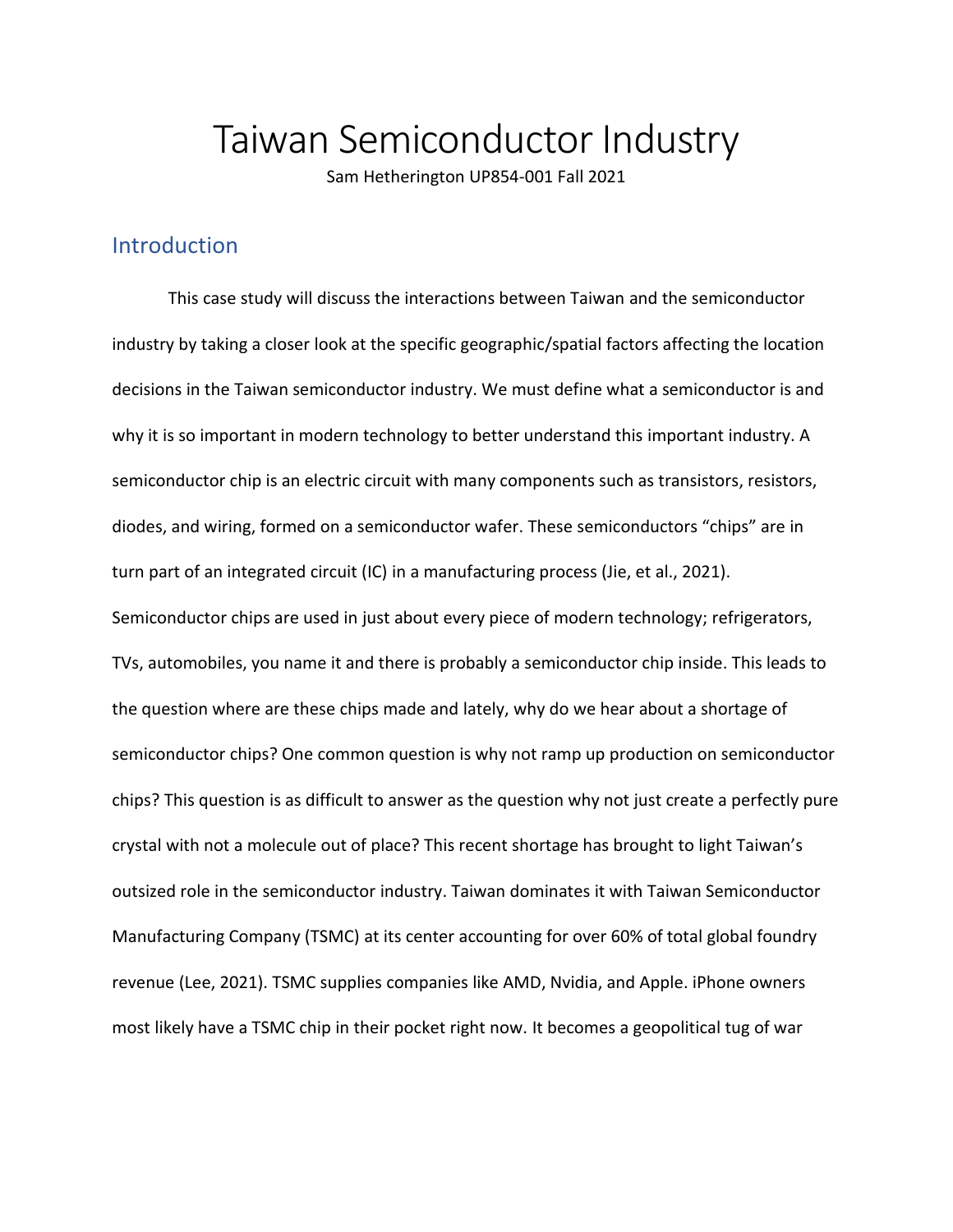when creating a multibillion-dollar factory that will start production years from the initial investment.

### Hsinchu City

Taiwan is by no means the only location where semiconductors chips are made but it is, in production and sales numbers, the main location. Taiwan (aka the Republic of China or ROC) is a small island nation in East Asia. It is near to People's Republic of China and Japan. The area of Taiwan is 13,826 sq mi or about the size of Maryland and has a population of 23.6 million living primarily in urbanized areas, it is one of the most densely populated countries in the world (Textor, 2021). Like many industrialized nations, Taiwan followed the shift from agriculture-based economy to an industry-based economy. During the 1950s, 60s, and 70s, it was dominated by cheap, labor-intensive manufacturing (Copper, 2021). By the 1980s Taiwan's economy had shifted to advanced electronics.

Hsinchu City is the location where TSMC is headquartered along with many other smaller design and manufacturing firms involved in the semiconductor industry. Hsinchu is the 7<sup>th</sup> largest city in Taiwan. Hsinchu City sits in the northwest corner of the country about 50 miles from Taipei City. This city is an economic hub for Taiwan. The Taiwanese government established Hsinchu Science Park (HSP) in 1980. The Park is a major source of Taiwan GDP making it a vital part of Taiwan's economy. The Hsinchu Science Park is divided into six satellite parks, namely, Hsinchu, Zhunan, Tonglu, Longtan, Yilan, and Hsinchu Biomedical Parks, on a total area of 1,342 hectares and employing 150,000 people. Its main sector is the integrated circuit industry which accounts for 70% of the park's total output value, as well as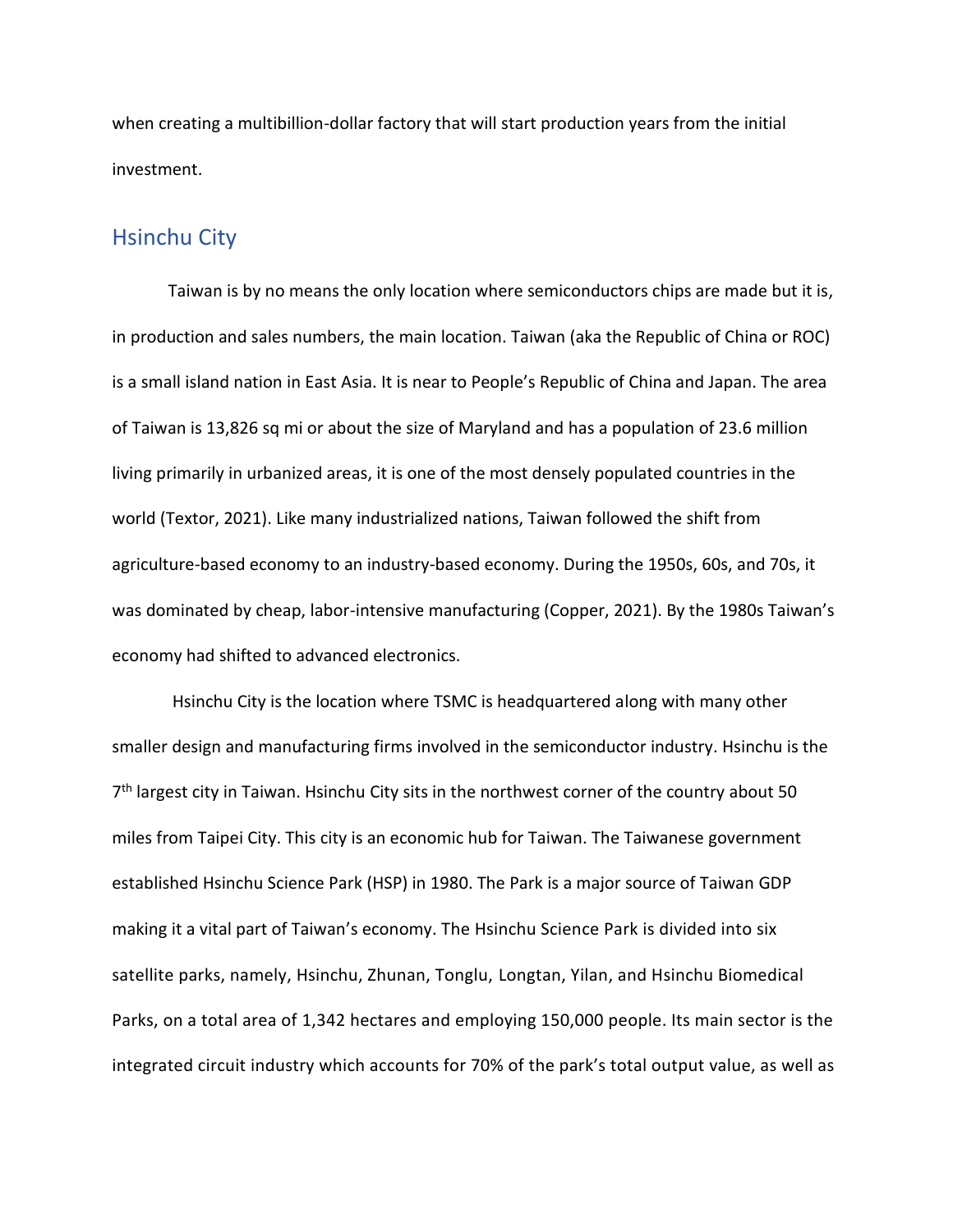the computer and peripheral industries, communications, optoelectronics, precision machinery and biotechnology. Known as "Taiwan's Silicon Valley", it is also home to a growing biomedical sector (IASP, n.d.). Industrial Location Theory helps better identify why the semiconductors industry gravitates around Taiwan. Location is valued by its proximity to resources needed for production. In the case of Hsinchu Science Park these resources include proximity to high tech manufacturing, a "one-stop service" for government-related topics such as environmental, safety, labor, and tax issues, access global water transport, industry clusters (agglomeration), and perhaps the most valuable of all of Taiwan's resources - educated, well-trained, and diligent human capital (Fulco, 2019). Another key factor to Taiwan's manufacturing success is the close range to global markets. Semiconductors are a very high value good, close proximity to global markets such as China, South Korea, and Japan is key to both producers and consumers of the industry.

#### **Origins**

Webber (1985) emphasizes that all firms seek to maximize profit. Thus, in the 1970s with a lack of natural resources, poor land-to-population ratio, little capital, and a discredited government Taiwan needed to focus on its strengths for profitable future economic development. These strengths were a low wage, highly educated, diligent workforce and a unique flexibility and adaptability to change of Taiwanese firms (Wang & Chiu, 2014). The origin of the Taiwan Semiconductor Industry (TSI) is stuff of legend. Pan Wen-yuan, a US-based research director at Radio Corporation of America (RCA), advised Sun Yun-suan, the minister for economic affairs, to develop integrated circuits. In 1976 Taiwan managed to persuade RCA to a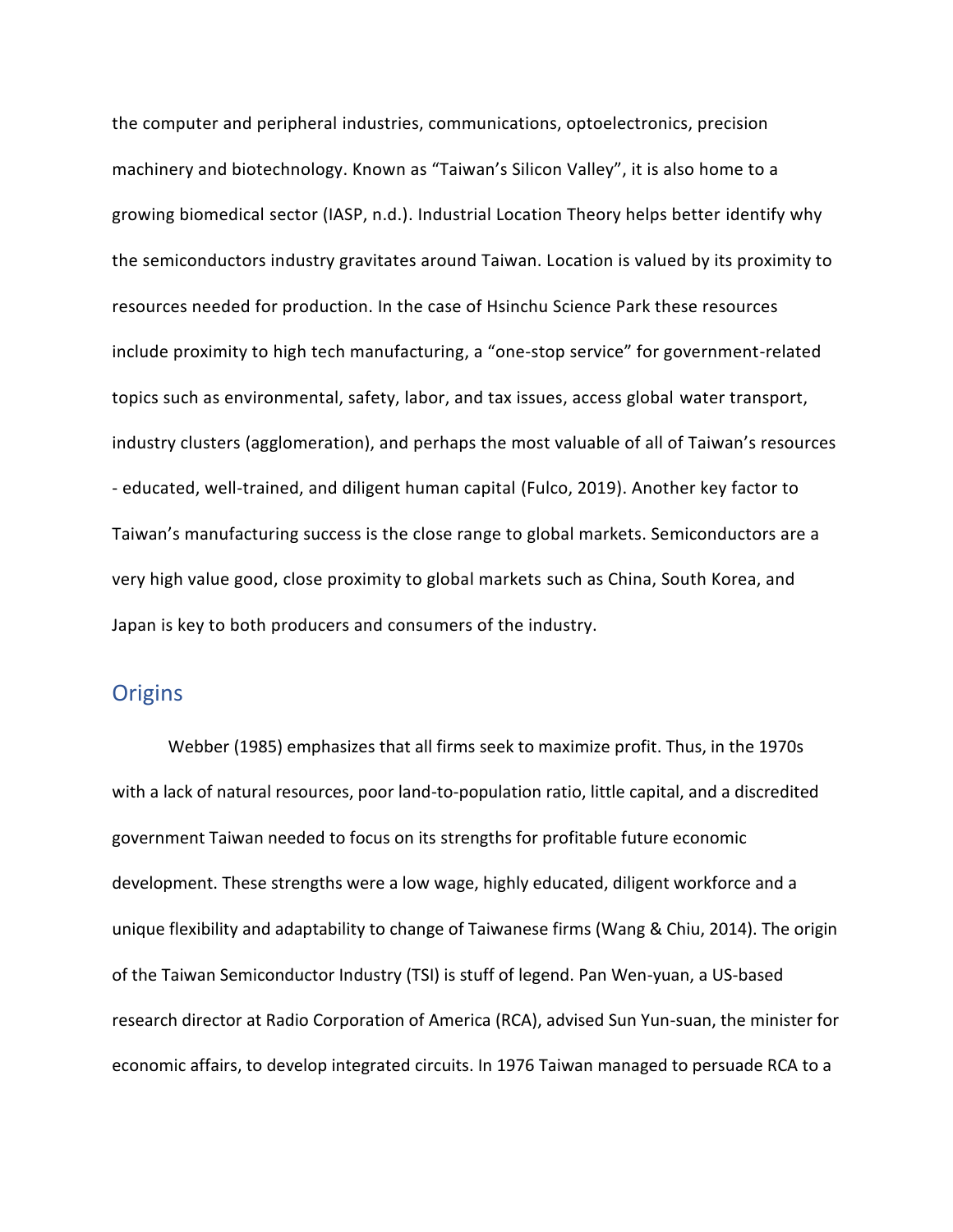transfer of semiconductor technology (Soo, et al., 2019). Another key initiative was the formation of the Industrial Technology Research Institute (ITRI) to conduct applied research and provide technical help to the industry. The research and technology to create the TSI was born out of the ITRI. Many of the renowned Taiwanese semiconductor company founders have said the ITRI was the most important factor for the success of TSI (Wang & Chui, 2014). Hsinchu Science Park, the scienced-based industrial park discussed above was created around the same time. It is essentially a public-sector version of Silicon Valley. It offers a wide range of tax benefits and allowances to firms and is strategically located close to ITRI and two of the top research universities in the country. The geographic clustering of the semiconductor firms creates an agglomeration economy, significantly enhancing competitiveness of the TSI (Murray, 2009, Wang & Chui, 2014). Other ingredients provided by the government in the early days were public-sector financing, tax incentives, loan subsidies, human capital policies such as attractive offers to Taiwanese high-tech professional working overseas if they agreed to return home, and infrastructure (Wang & Chui, 2014).

## Paradigm Shift

It takes more than government policies to explain the rise of the semiconductor industry in Taiwan. Around the mid-1980s, a major paradigm shift occurred for the industry; the separation of design and manufacturing (Wang & Chiu, 2014). Previously, the industry was dominated by a few large integrated device manufacturers like Intel and Texas Instruments. At that time, these companies designed, manufactured, branded and sold their integrated circuits (ICs) totally in-house, meaning all within a singular company in a production model is called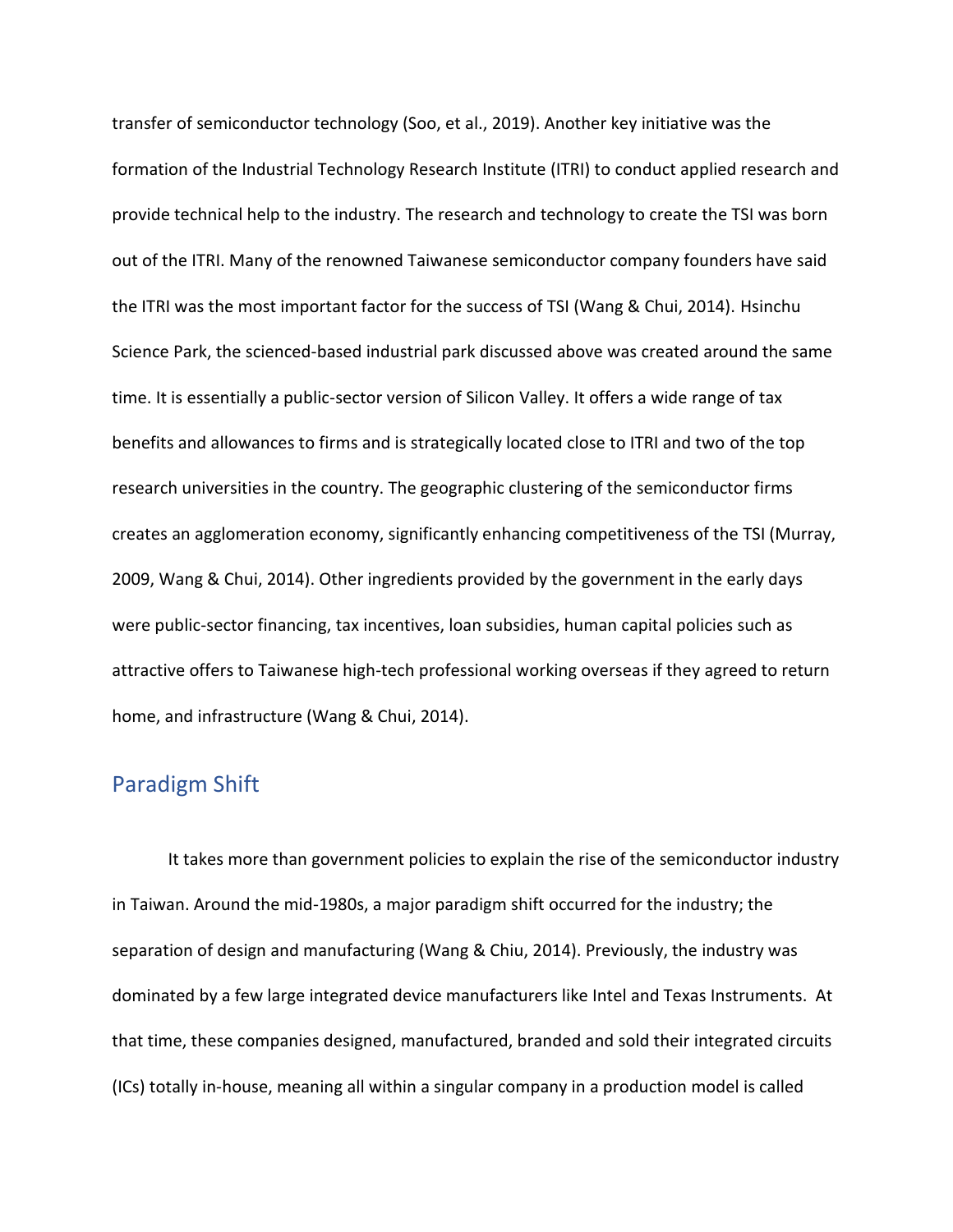vertical integration. This system worked in the early days when IC complexity was low and the design, fabrication, and test processes were forming (SemiconductorEngineering.com, 2021). Several Factors contributed to vertical disintegration which is a production process distributed between separate companies opposed to just one. Surging demand, increasing capital investments for manufacturing equipment, complexity of the ICs, and shorter product life cycles made it impractical and cost prohibitive for one company to handle everything. This shift led to a mix of artificial and organic economic boom in Hsinchu. Semiconductor consumers flocked to Hsinchu and TSMC as capital was funneled into the semiconductor industry. Wang and Chiu say, "these factors have facilitated the division of labor … and supported greater codification or diffusion of formerly tacit knowledge" (2014). There were now opportunities for specialist firms to enter specific stages of the value chain.

#### Ecosystem

A key factor in the success of the TSI was the innovation of the "dedicated foundry", this was a proposed business model implemented by TSMC's founder Dr. Morris Chang. This allowed for the creation of firms solely based on others' chip designs. "His innovative business model greatly lowered the threshold needed to establish an IC design company by solving challenges of the increased complexity of technology development and the sizable investment for building wafer manufacturing fabs. It catalyzed and accelerated fabless start-ups and system houses IC design efforts, and in turn unleashed the tidal waves of innovation in chip design and product applications" (TSMC, 2021). The model focuses on developing high-tech process technology. Reliable IC fabrication, on-time delivery, and cost effectiveness, all while upholding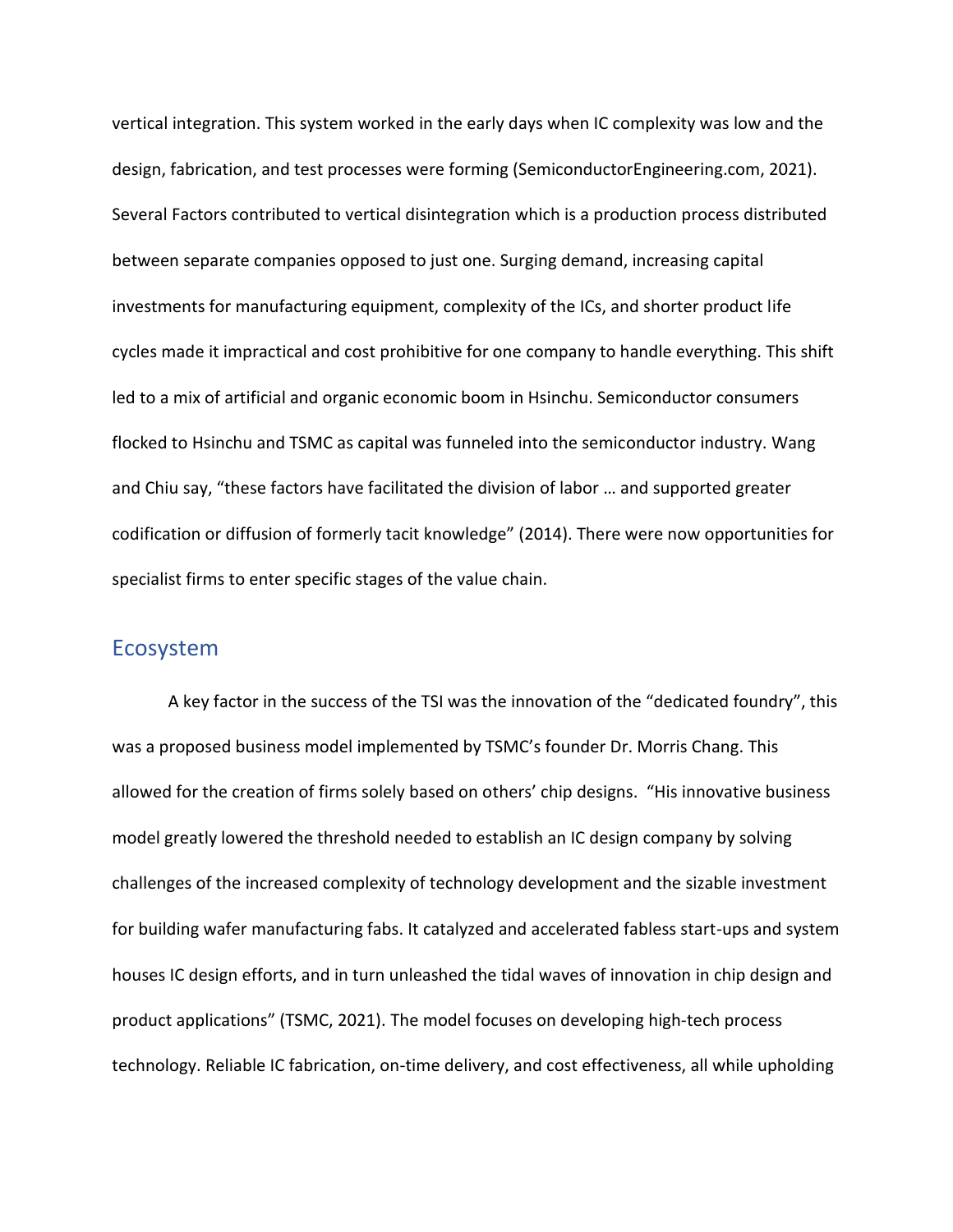customer intellectual properties (IPs). The philosophy is to treat customers as partners and never compete against them. Other firms are highly specialized, each focused on a highly specialized chip or a particular stage of chip manufacturing. This creates an ecosystem in Hsinchu and the surrounding areas of Taiwan. Integrating research with technology allowing manufacturing done in different locations by separate companies, each with its own expertise; IP designers, fabless (fabrication-less) semiconductor companies that own the chip brand, and pure-play foundries who make the chips, along with outsourced semiconductor assembly and test firms who package and test (SemiconductorEngineering.com, 2021).

# Industrial Location and TSI

Many decisions and factors contributed to making Taiwan the semiconductor industry world capital. Of the location theories covered in class; Weber's Least Cost Location, Christaller's Central Place, and Hotelling's Market Access (Wilson, 2021), the most applicable to the TSI is the Least Cost Location or more concisely, the Profit Maximizing Location. Again, all firms seek to maximize profit which is defined as revenues minus costs. Chapman (2009) presents a typology of industrial location factors which influence cost and revenue. Costs are affected by material, energy, land, labor, and capital. Revenues are affected by markets and competition. Both costs and revenues are affected by transport, infrastructure, agglomeration, and public policy. Public policy was and remains a large factor in the location of semiconductor industries in Taiwan. Top-down government planning like facilitating the US technology transfer, wooing overseas talent, establishing the ITRI, coupled with public policies like government funding, tax benefits, and public infrastructure like the construction of science and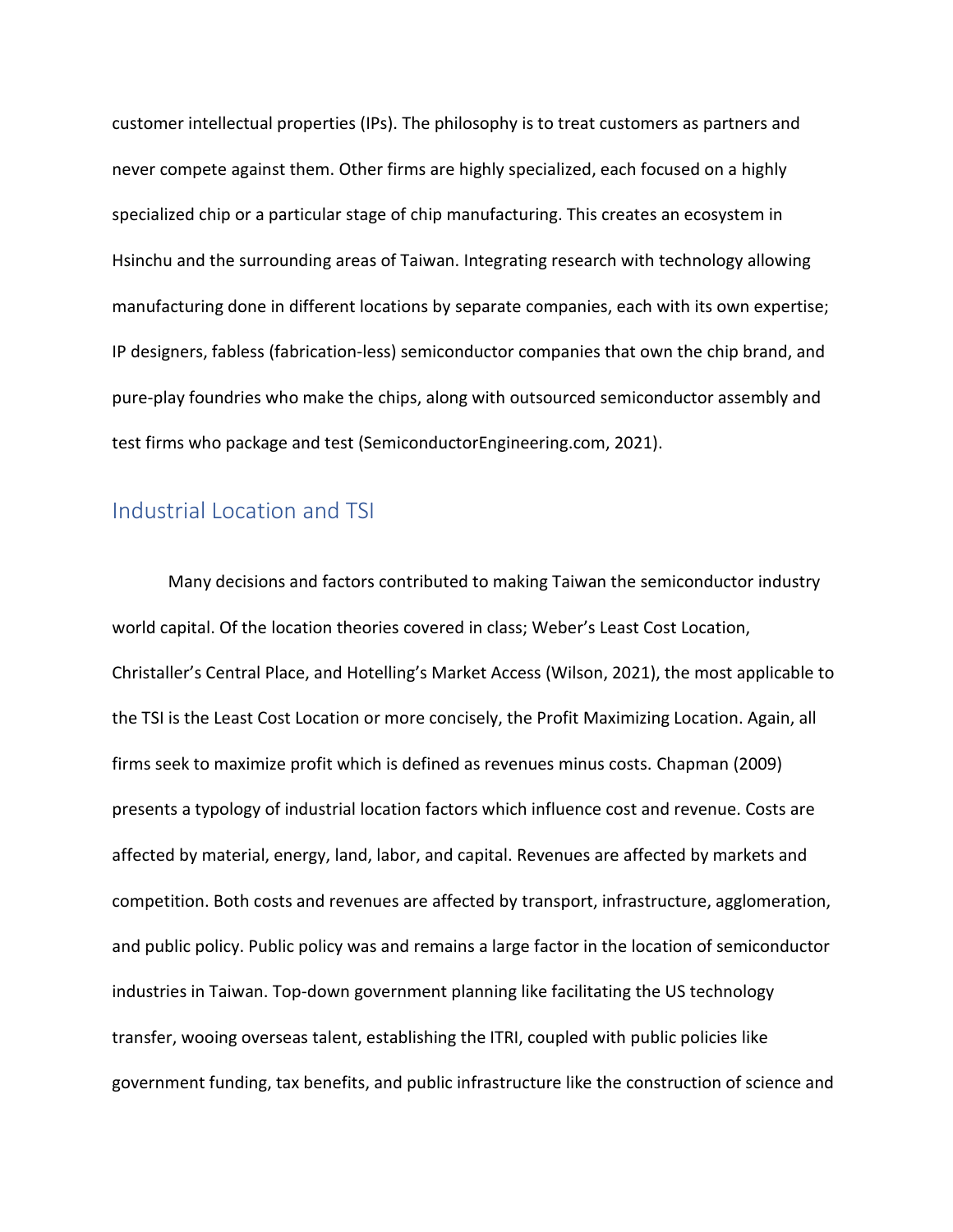industrial parks created an ecosystem in Taiwan where the TSI could flourish (Soo et. al., 2019 and Hui, 2021). The TSI was created through a combination of artificial and organic factors allowing for firms to best utilize the Profit Maximizing Location.

## **Conclusion**

Aspects of Weber's Least Cost Theory do help explain the dominance, especially factors of public policy, labor, infrastructure, and agglomeration. Agglomeration and exceptional human capital are probably currently the two most significant factors influencing a company's decision to locate in Taiwan. Perhaps the simplest explanation for why the semiconductor industry is so concentrated in Taiwan is the fact that, right now, they are the only ones in the world that have the capability to do it, they are so advanced there is just no other competition out there (Lee, 2021 and Jie, et al., 2021).

Taiwan faces many challenges in the coming years. Tackling sustainability and a greener future is a daunting task while trying to maintain production for much of the world. China and the Chinese Communist Party continue to take bold steps on the geopolitical stage leaving Taiwan vulnerable to a Communist takeover. How would Taiwan react to changes in public policy or a stunted US relationship? These questions remain uncertain. But change is nothing new to Taiwan and with their great organizational and operational flexibility and conscientiousness the future looks promising.

#### Works Cited

Chapman, K. (2009). Industrial Location. International Encyclopedia of Human Geography. Elsevier Ltd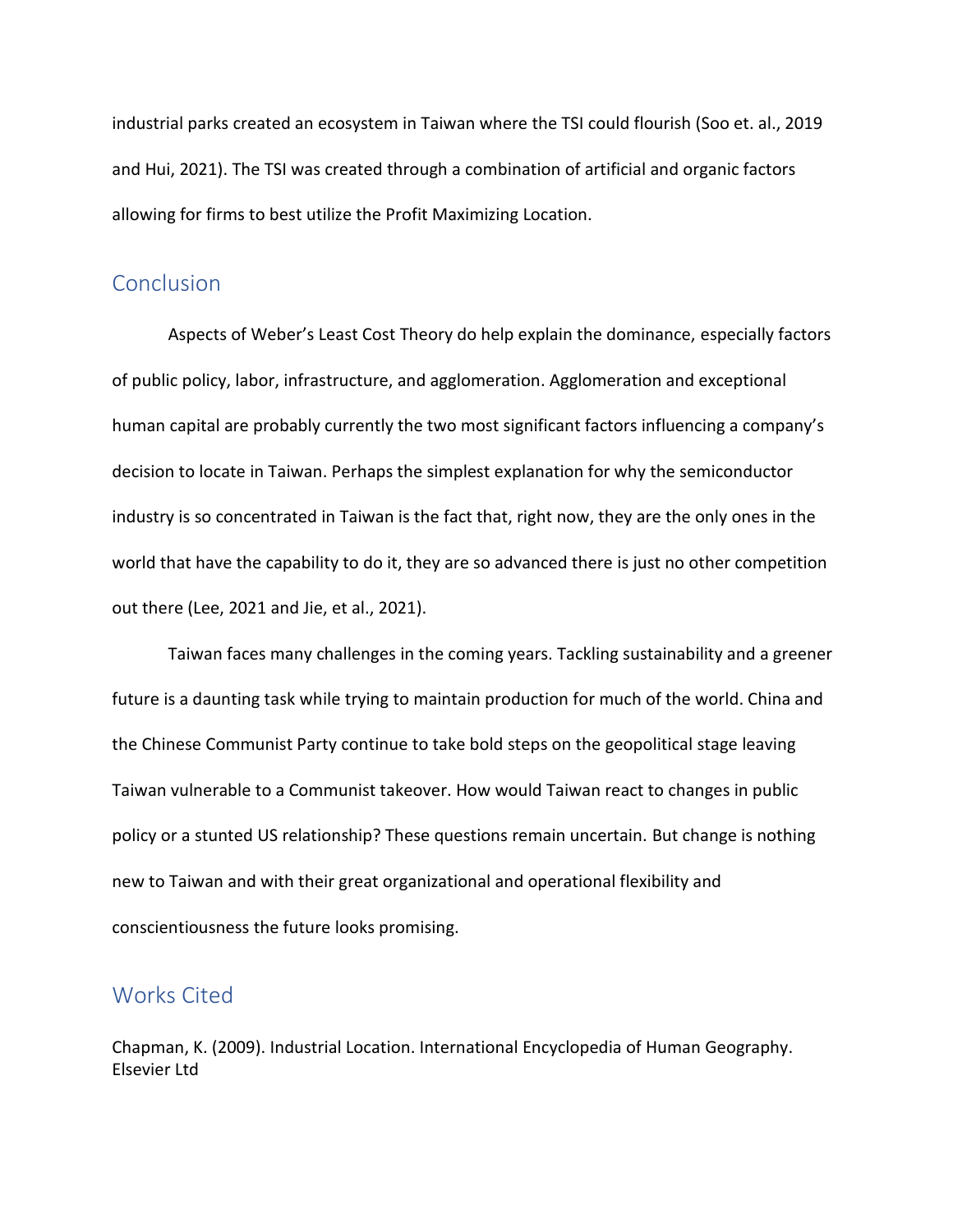Copper, J. F. (2021). *Taiwan.* Britannica. <https://www.britannica.com/place/Taiwan>

Fulco, M. (2019, Mar 21). What are Taiwan's Science Parks? *Taiwan Business TOPICS*. <https://topics.amcham.com.tw/2019/03/what-are-taiwans-science-parks/>

Hui, M. (2021, May 7). Semiconductors helped make Taiwan Asia's top-performing economy in 2020. *Quartz*. [https://qz.com/1968011/semiconductors-made-taiwan-asias-top-performing](https://qz.com/1968011/semiconductors-made-taiwan-asias-top-performing-economy-in-2020/)[economy-in-2020/](https://qz.com/1968011/semiconductors-made-taiwan-asias-top-performing-economy-in-2020/)

International Association of Science Parks and Areas of Innovation (IASP) Directory. (n.d.). Hsinchu Science Park. [https://www.iasp.ws/our-members/directory/@5951/hsinchu-science](https://www.iasp.ws/our-members/directory/@5951/hsinchu-science-park)[park](https://www.iasp.ws/our-members/directory/@5951/hsinchu-science-park)

Jie, Y., Yang, S., Fitch, A. (2021, June 19). *The World Relies on One Chip Maker in Taiwan, Leaving Everyone Vulnerable*. The Wall Street Journal[. https://www.wsj.com/articles/the-world](https://www.wsj.com/articles/the-world-relies-on-one-chip-maker-in-taiwan-leaving-everyone-vulnerable-11624075400)[relies-on-one-chip-maker-in-taiwan-leaving-everyone-vulnerable-11624075400](https://www.wsj.com/articles/the-world-relies-on-one-chip-maker-in-taiwan-leaving-everyone-vulnerable-11624075400)

Lee, Y. (2021, Mar 15). *2 charts show how much the world depends on Taiwan for semiconductors*. CNBC. [https://www.cnbc.com/2021/03/16/2-charts-show-how-much-the](https://www.cnbc.com/2021/03/16/2-charts-show-how-much-the-world-depends-on-taiwan-for-semiconductors.html)[world-depends-on-taiwan-for-semiconductors.html](https://www.cnbc.com/2021/03/16/2-charts-show-how-much-the-world-depends-on-taiwan-for-semiconductors.html)

Murray, A.T. (2009). Location Theory. International Encyclopedia of Human Geography. Elsevier Ltd.

Soo, Z., Tao, L., Kong Ho. C. (2019, Sept. 25). *How Taiwan became a global force in chip production*. Inkstone. [https://www.inkstonenews.com/tech/how-taiwan-became-global-force](https://www.inkstonenews.com/tech/how-taiwan-became-global-force-chip-production/article/3026888)[chip-production/article/3026888](https://www.inkstonenews.com/tech/how-taiwan-became-global-force-chip-production/article/3026888)

Textor, C. (2021, Mar 3). *Taiwan – statistics & facts*. Statista.com. [https://www.statista.com/topics/2311/taiwan/#:~:text=Taiwan%20has%20a%20total%20popul](https://www.statista.com/topics/2311/taiwan/%23:~:text=Taiwan%20has%20a%20total%20population,has%20a%20developed%20market%20economy) [ation,has%20a%20developed%20market%20economy.](https://www.statista.com/topics/2311/taiwan/%23:~:text=Taiwan%20has%20a%20total%20population,has%20a%20developed%20market%20economy)

TSMC*. Everything to Know about Dedicated Foundries*. (2021, Sept. 25). TSMC. [https://www.tsmc.com/english/aboutTSMC/dc\\_infographics\\_foundry](https://www.tsmc.com/english/aboutTSMC/dc_infographics_foundry)

Wang C., Chiu, C. (2014). Competitive strategies for Taiwan's semiconductor industry in a new world economy. *Technology in Society*, *volume* 36, pp. 60-73. <https://doi.org/10.1016/j.techsoc.2013.12.002>

Semiconductor Engineering (2021). *Integrated Device Manufacturer (IDM*). Semiconductor Engineering. [https://semiengineering.com/knowledge\\_centers/manufacturing/integrated](https://semiengineering.com/knowledge_centers/manufacturing/integrated-device-manufacturer-idm/)[device-manufacturer-idm/](https://semiengineering.com/knowledge_centers/manufacturing/integrated-device-manufacturer-idm/)